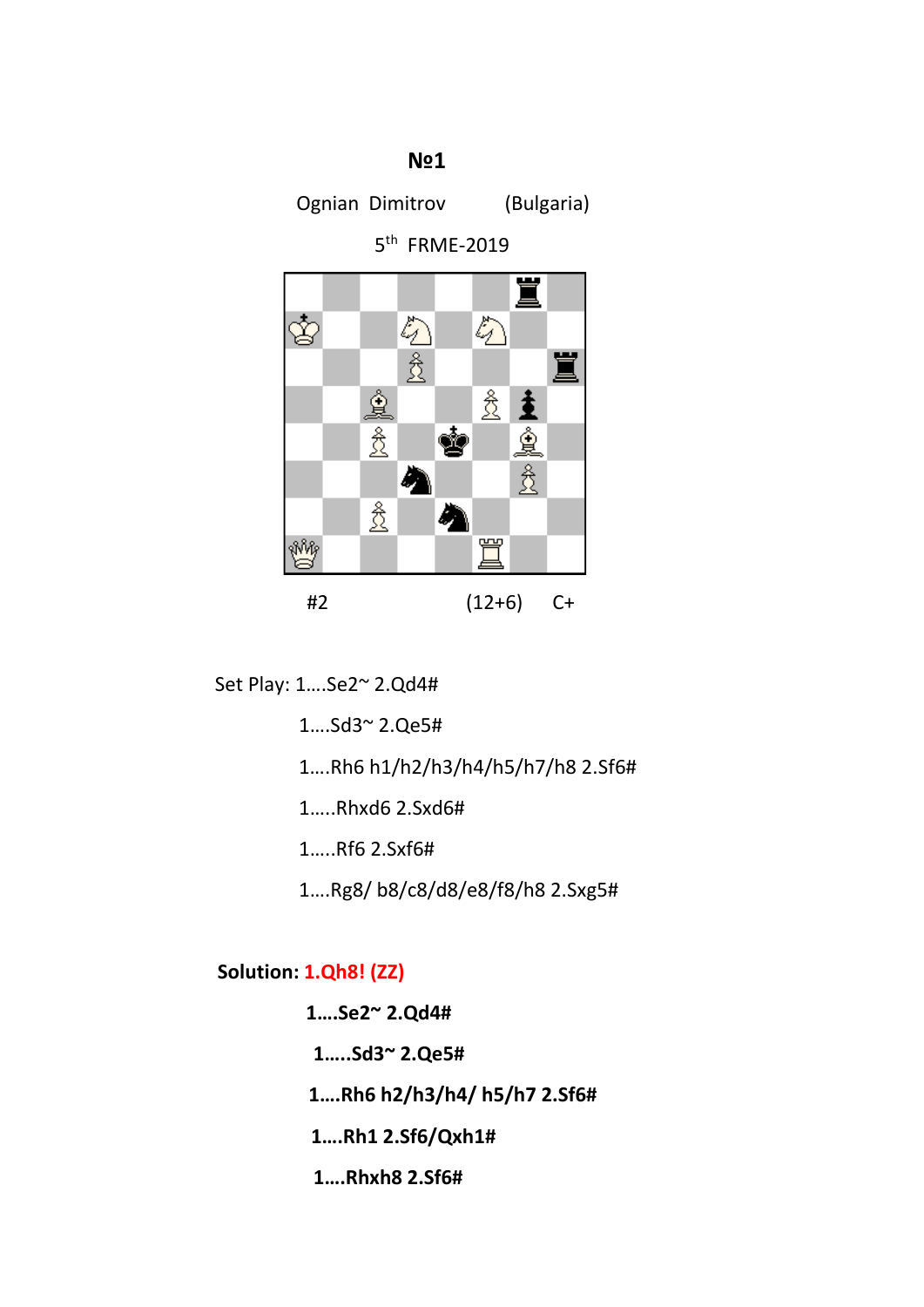**1….Re6 2.Qh1#**

 **1…..Rxd6 2.Sxd6/ Qh1#**

 **1….Rf6 2.Sxf6/ Qh1#**

 **1…….Rhg6 2.Qh1#** 

 **1…..Rg8 b8/c8/d8/e8/f8 2.Sxg5#**

 **1….Rgxh8 2.Sxg5#**

 **1…..Rg8 g7/g6 2.Qa8#**

 **1……Ra8+ 2.Qxa8#**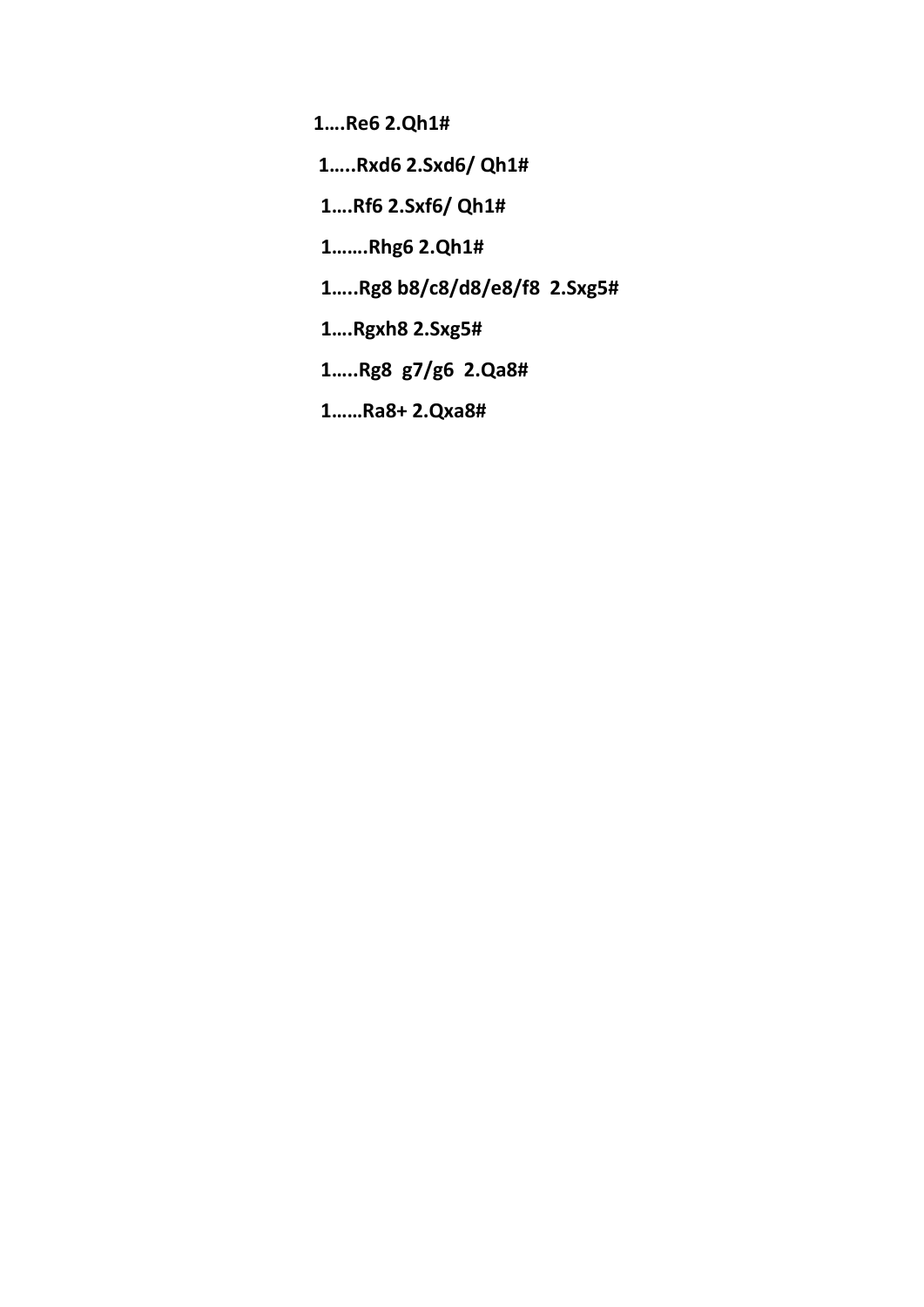

Ognian Dimitrov (Bulgaria)

8<sup>th</sup> FIDE World Cup-2020



Set Play: 1….Sf7~ 2.Be5#

 Try: 1. Sh4? (2.Sf5#) 1….Sd5! 1.Se7? (2.Sf5#) 1….Sd5! 1.Sh8? (2.Sxf7#) 1…Sd5! 1.Rf5? (2.Rf6#) 1…Sd5! 1.Bg7? (2.Bf8#) 1….Sc8/ Sd5! 1.Bb2?Bc3? Bd4? (Ba3#Bb4#Bc5#) 1…Sa4/Sd5!

Solution:

 **1.Bb7! (ZZ) 1…Sa4 2.Rd5#**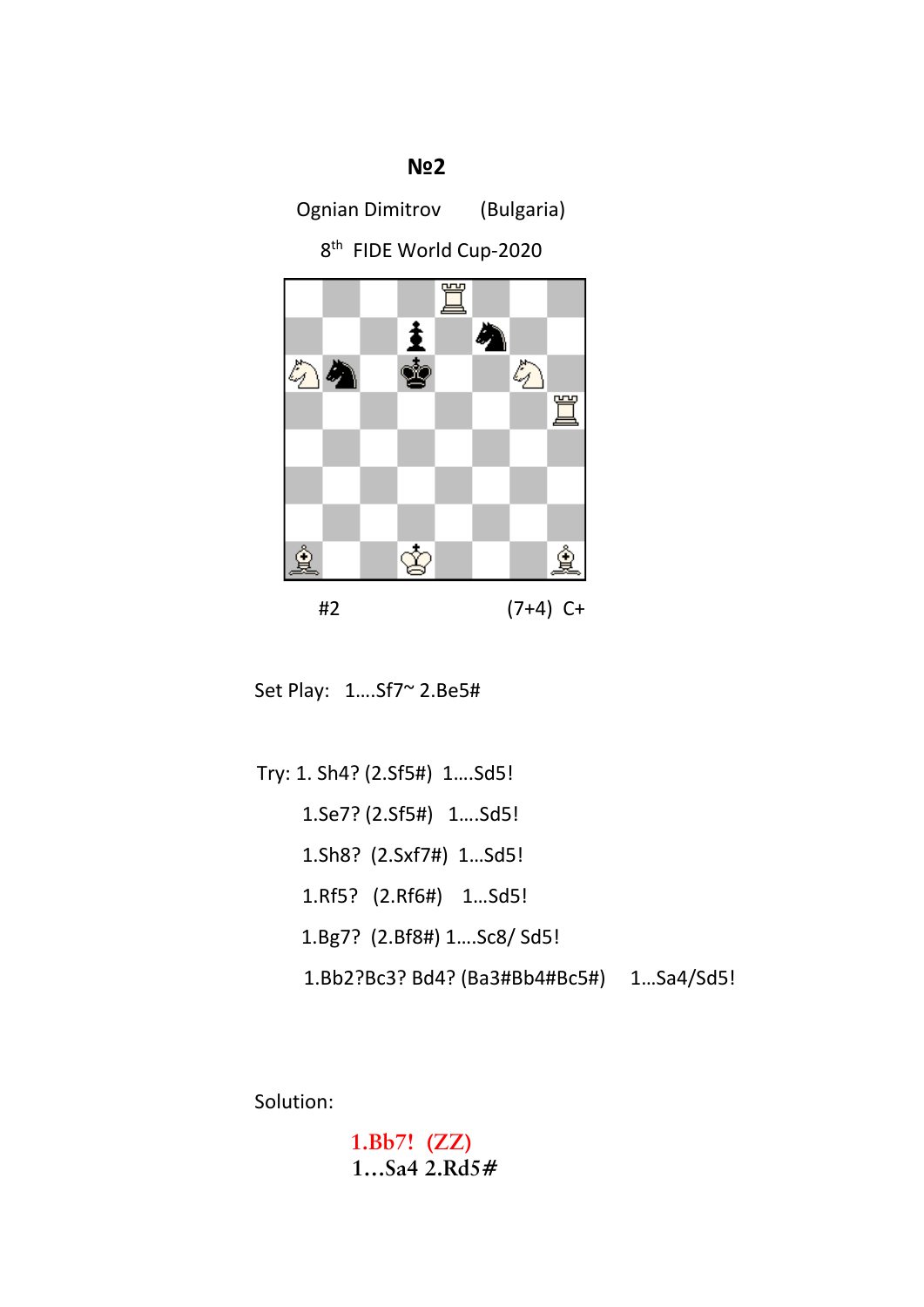| $1$ Sc4 $2.Rd5#$ |
|------------------|
| $1Sd5$ $2.Rxd5#$ |
| $1$ Sa $82.Rd5#$ |
| $1$ Sc8 $2.Rd5#$ |
| $1$ Se5 2.Bxe5#  |
| 1 $Sg5 2.Be5#$   |
| 1 $Sh6 2.Be5#$   |
| $1Sd8$ $2.Be5#$  |
| 1 $Sh8 2.Be5#$   |
|                  |

 **Ellerman- Makihovi theme**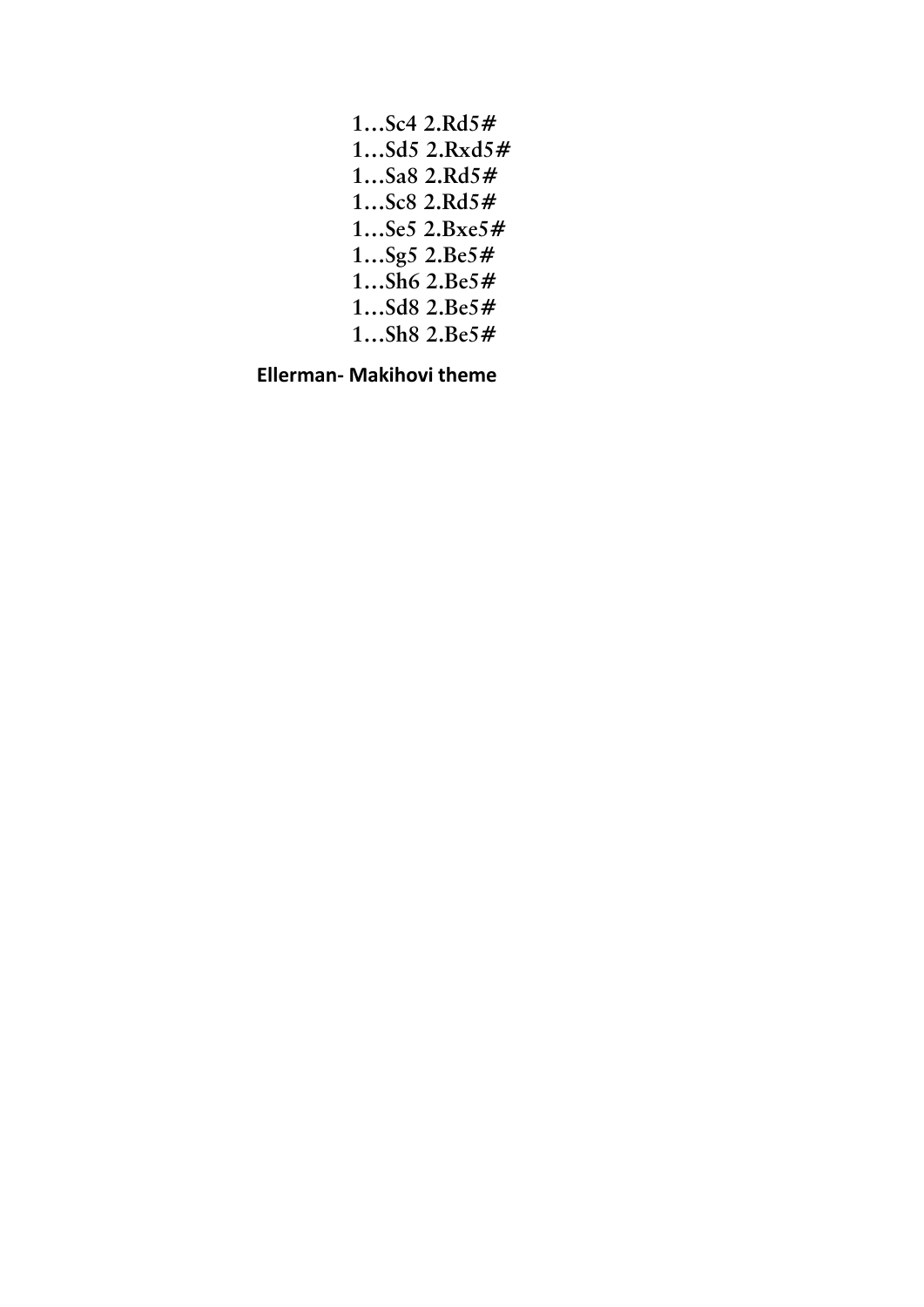## ₩ 23 M 23 M 23 M 23 M 23

Ognian Dimitrov (Bulgaria)

6th FRME-2020



Set Play: 1….Se1/ Sg1 2. Qh4#

1….Sh4 2.Qxh4#

1….Sxe5 2.Qxe5#

1……Sc6 2.Raxd5#

Try: 1.Qh6? (2.Qe3/ Qf4#) but: 1….Sg5!

1.Qxa8? (2.Qxa7#) 1…..Sc6 2.Rad5#

1…..Sc8 2.Raxd5/ Qxd5 but: Sxe5!

 **Solution: 1.Sc3! (2.Re4# 2. Se2#)**

**1…..Sxe5 2.Qxe5#**

**1…..Kxc3 2. Re3#**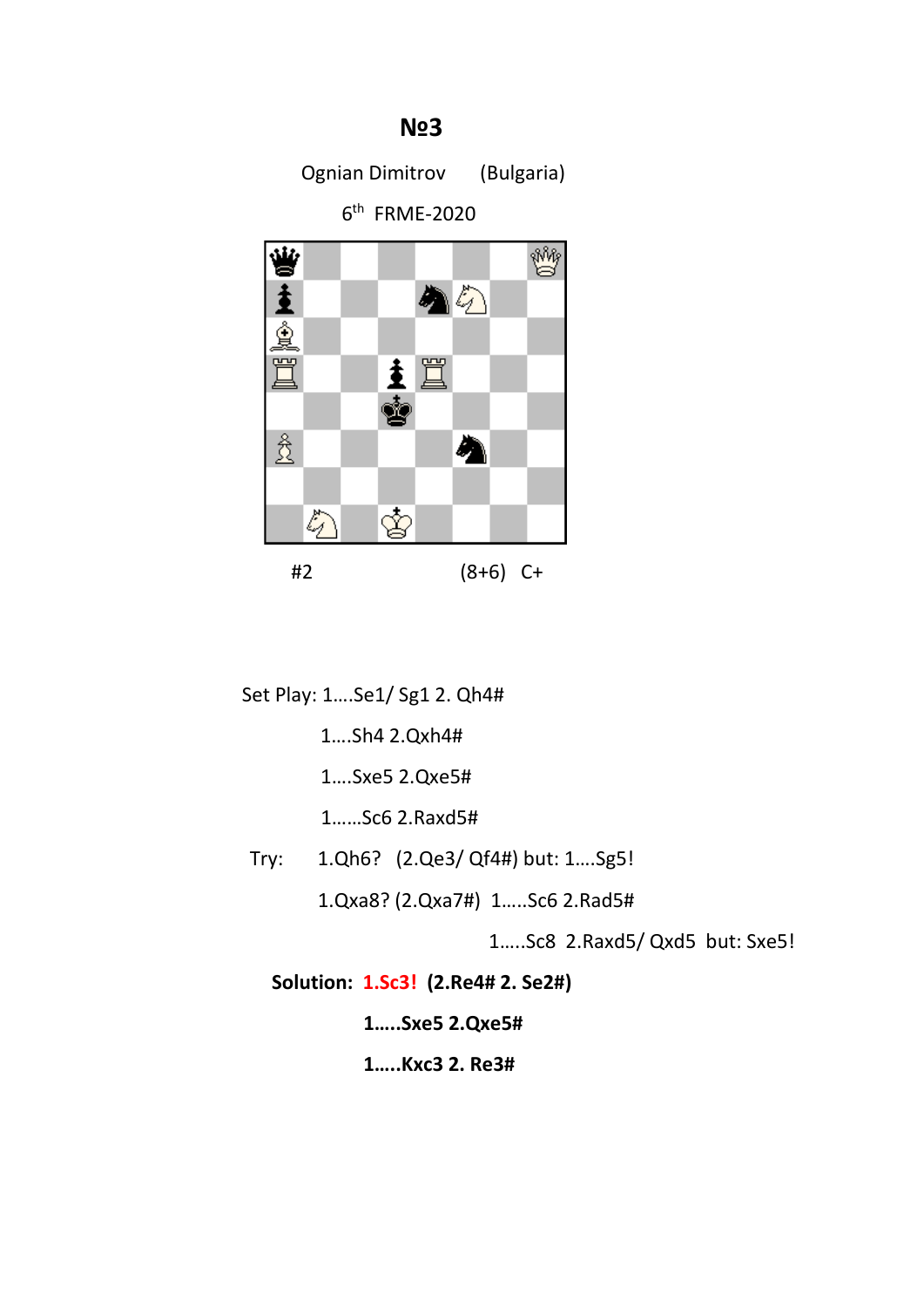

#2 (9+10) C+

 **1.Qa6! (2.Sd5#)**

 **1…Sc8 2.Qxc8# 1…Sxe6 2.Qb7# 1…Bf2 2.Bd4# 1…Ra2 2.Bb2# 1…Rd2 2.Bxd2# 1…Ra4 2.Bb4# 1…Rd4 2.Bxd4#**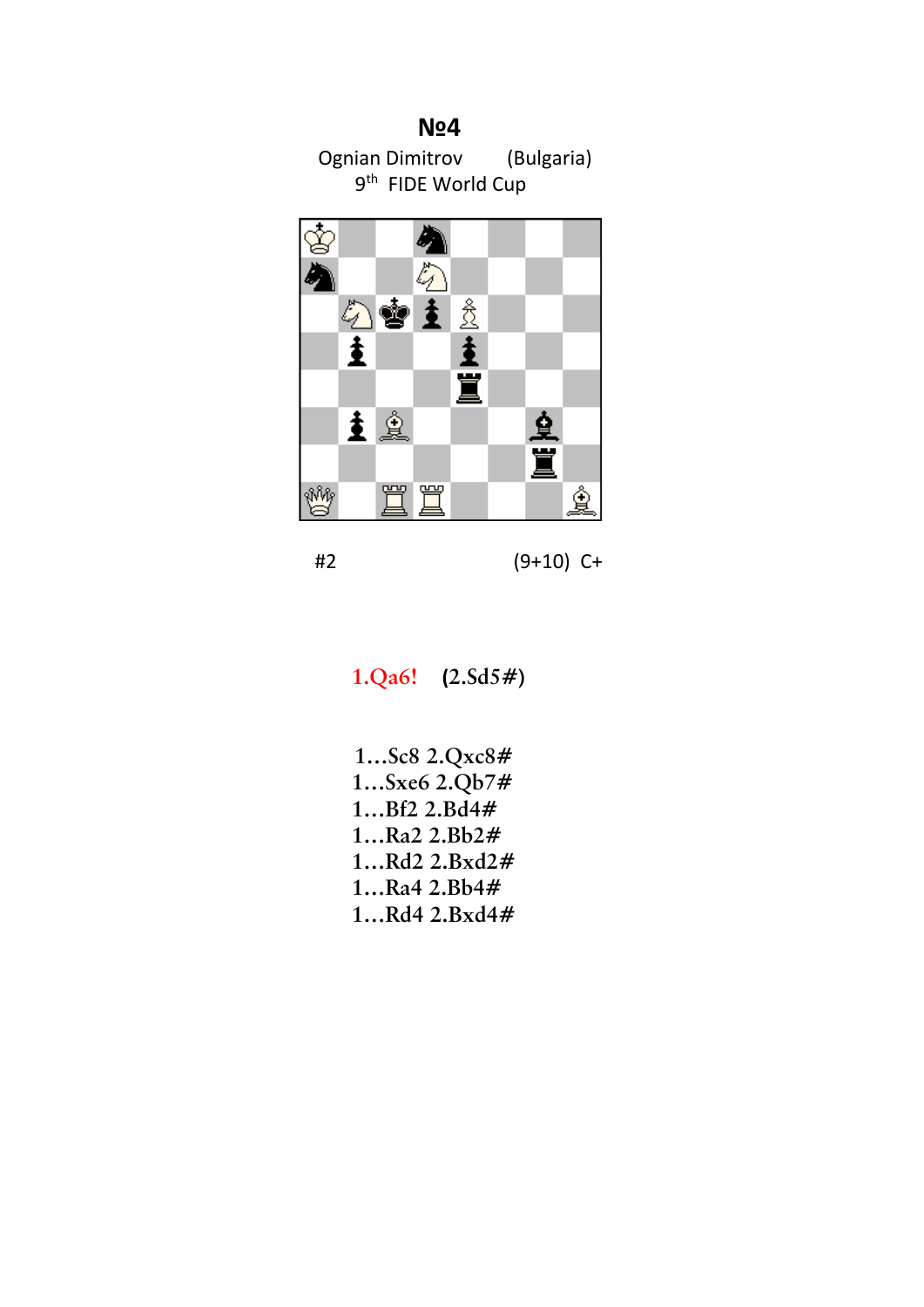## **№5**

Ognian Dimitrov (Bulgaria) 7th FRME-2021



#2 (9+6) C+

 **1.Bg1! [2.Qd4#]**

 **1…Sc6 2.Qd5# 1…Se6 2.Sc4# 1…Bd5 2.Qxd5# 1…Qf1 2.Bd4# 1…Qf2 2.Sc4# 1…Qf4 2.Sd3# 1…Qd6 2.Sc4#**